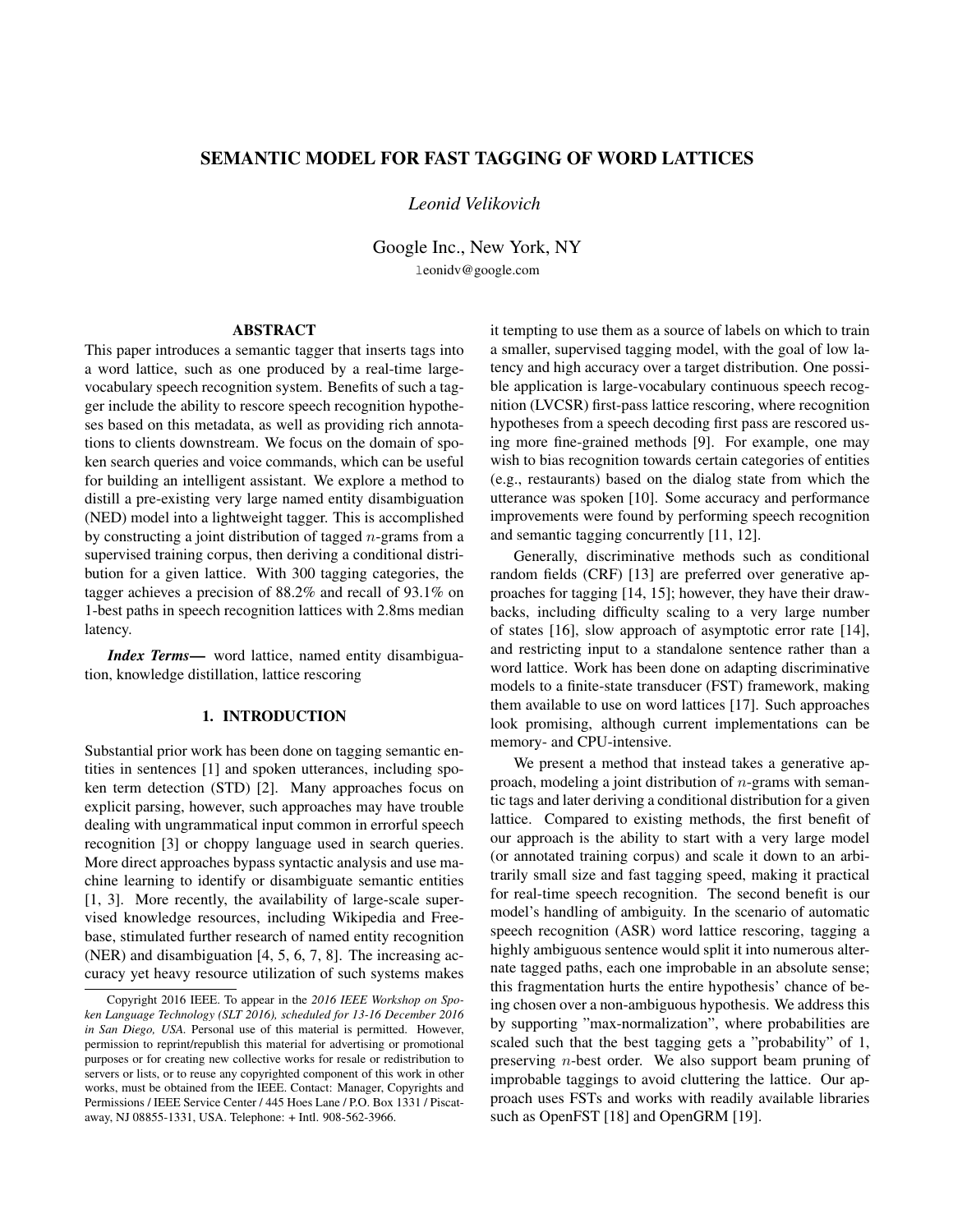Note that the approach of expanding the lattice with possible taggings and ranking them using a statistical model has already proven successful on smaller datasets, including work on extracting semantic interpretations [20, 21, 22]. We focus on scalability to billions of training instances and millions of entities, and adaptation to speech recognition via beam pruning and max-normalization.

The remainder of the paper is organized as follows. Section 2 describes training the distilled model by choosing a set of classes, preparing training data, and building a joint distribution. Section 3 describes the lattice tagging algorithm, which involves converting the joint distribution into a conditional distribution for a given lattice. Section 4 describes our experimental results with accuracy and latency numbers, and Section 5 is the conclusion.

## 2. TRAINING THE TAGGING MODEL

We started with a pre-existing very large (over 1TB) discriminative NED model, which can be thought of as a black box that can annotate large volumes of training data in an offline, batched manner. It would also be possible to start with a large corpus annotated through other means, such as (ideally) human-introduced tags. We assume that the resulting annotated corpus represents our best available knowledge of the truth.

The NED model supports more than 10,000 semantic collections (classes), organized into hierarchical relationships with multiple inheritance. For the purpose of building a fast and compact tagger, we reduced these to a flat set of 300 classes by agglomerating sibling collections into their parent. This was based on (1) cosine similarity between members of a collection and the entire collection using a context window of 3 tokens to the left and right; (2) in-class entropy, dropping collections heavily dominated by a few members; and (3) frequency over an annotated sample.

We started with a corpus of ~200 billion search and voice command queries, and annotated it using the NED model. Semantic collection annotations were mapped to our 300 classes, and opening and closing decorators were inserted around entities, e.g.:

#### how tall is <alternative\_rock\_artists> taylor swift </alternative\_rock\_artists> ?

The decorator tags were then treated as regular words, and a Katz backoff n-gram language model (LM) was trained on the annotated corpus. Before training, numeric entities such as telephone numbers and currencies were aggregated into nonterminal symbols for generality. The LM was entropypruned to a target size of 100 million  $n$ -grams and stored as an FST, with transition costs on each arc representing negative log probabilities as described in [23].

This LM models the joint distribution  $P_T(s,t)$ , where the subscript  $T$  denotes a LM trained on data with decorator tags,

s is a sentence, and  $t$  represents a particular way of tagging s.

## 3. LATTICE TAGGING ALGORITHM

An astute reader may observe that we can simply use  $P_T(s,t)$ as the LM in a first-pass speech recognizer, which would automatically generate a word lattice with semantic tags in it. Unfortunately, this has proven impractical, as non-determinism in  $P_T(s, t)$  introduces search errors, word accuracy reduction, and higher CPU utilization. Instead, we focus on tagging performed as a postprocessing step on an input lattice L.

The essence of our algorithm is to use Bayes' rule to derive the conditional distribution  $P_T(t|s)$  from the joint  $P_T(s,t)$ , accomplished by dividing the joint by the marginal probability:

$$
P_T(t|s) = \frac{P_T(s,t)}{P_T(s)}\tag{1}
$$

We compute each of the above terms for an input lattice using FSTs. Our input includes:

- Input lattice L: an acyclic, weighted automaton over words.
- A transducer to insert decorator tags into L.
- The joint distribution  $P_T(s,t)$ .

For best performance,  $L$  is first determinized (with pruning to control the size of the output) and minimized. For example, if no path can be rescored in the second pass by  $> \delta$ weight, we can prune all hypotheses that are  $\geq \delta$  weight behind the best path:

$$
L_{Opt} \leftarrow min(det_{weight=\delta}(L))
$$
 (2)

### 3.1. Inserting tags into the lattice

To insert decorator tags into  $L_{Opt}$ , we built a grammatical "constrainer",  $C$ .  $C$  is an unweighted transducer whose input side accepts all untagged sentences and output side accepts optionally tagged sentences, subject to: (1) balanced openclose tags; (2) no nested tags; (3) text inside the tags corresponds to class instances observed in training data (see Figure 1). C is constructed with a single master state that loops on any word in the language (represented by a wildcard label,  $\sigma$ ) and on any observed instance of a permitted class, surrounded by open/close decorators.

We found that constraining the lattice in this manner not only discards bad taggings, it greatly reduces our search space and gives finer control over latency. Composing unweighted  $L_{Opt}$  with C yields an unweighted lattice representing all possible taggings of  $L$  (see Figures 2 and 3 for an example):

$$
L_T \leftarrow \text{rmweight}(L_{Opt}) \circ C \tag{3}
$$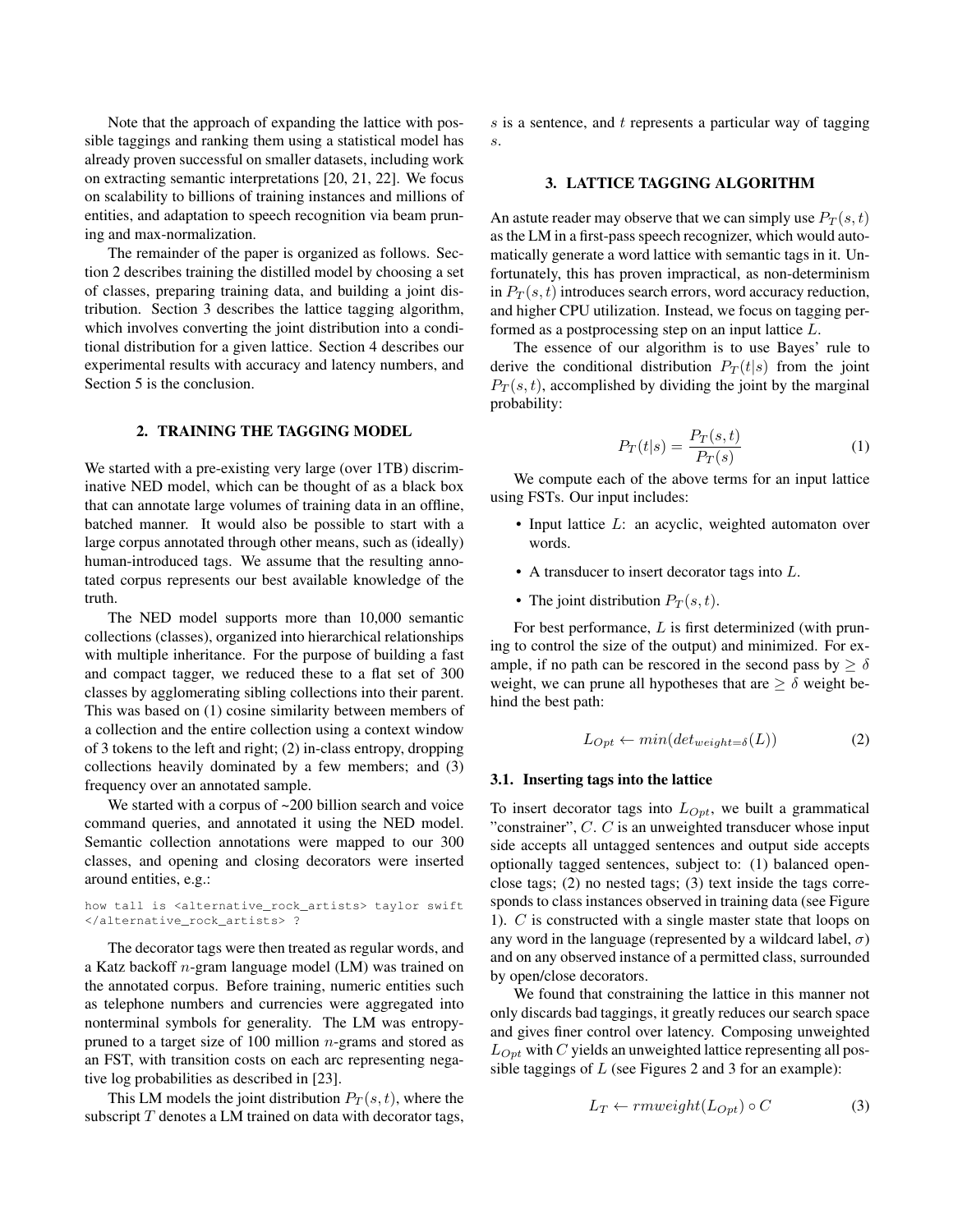

Fig. 1. Simple grammar constrainer C.



Fig. 2. Toy lattice L. Arc weights are -log probabilities; no weight represents probability one.

#### 3.2. Computing the joint probability

We fetch probabilities from the joint distribution  $P_T(s, t)$  by composing:

$$
L_J(s,t) \leftarrow L_T \circ P_T(s,t) \tag{4}
$$

Note that  $P_T$ , being a back-off LM, contains failure transitions denoted by the label  $\phi$  that are followed when there is no match at the current FST state [23]. A composition algorithm must be used that supports this functionality, such as [18]. Figure 4 shows  $L_J$ , which is lattice L decorated with all possible taggings and whose arc weights are joint probabilities from  $P_T(s,t)$ .

## 3.3. Computing the marginal probability

Now we can compute the marginal probability,  $P_T(s)$ . We know of no algorithm to compute  $P_T(s)$  precisely from a cyclic automaton such as the entire LM  $P_T(s,t)$ ; the twins property makes this a non-trivial problem [24, 25]. However, it suffices to compute the marginal from just the (acyclic) lattice L:

$$
P_T(s \in L) = \sum_t P_T(s, t) \tag{5}
$$

To compute  $P_T(s \in L)$ , we remove decorator tags from the output arcs of  $L_J$  by projecting on input, remove epsilons, and determinize, combining all paths through the same words using the weighted determinization algorithm which is guaranteed to terminate on acyclic inputs [24]:

$$
L_M(s) \leftarrow min(det_{weight=\delta}(rmeps(\uparrow L_J))) \tag{6}
$$

#### 3.4. Max-normalization

In the case of ASR, standard probability normalization may be undesirable because the probability of a hypothesis divided among several equiprobable taggings is unfairly handicapped w.r.t. a hypothesis with just one tagging during Viterbi decoding (a similar problem has been observed in speech pronunciation modeling [26, 27]). Max-normalization, where probabilities are scaled such that the highest "probability" becomes 1, has proven useful in such situations [26, 27]. We can enable max-normalization by having  $min$  and  $det$  operators use arc costs in the tropical semiring, where probability addition is replaced with taking the maximum [23]. The computed quantities are no longer true probabilities and will be referred to as pseudo-probabilities. As Figure 5 illustrates, instead of representing the sum of joint probabilities of all taggings of a sentence, the modified  $L'_M$  represents joint probability of the best tagging of each sentence:

$$
L'_M(s) = \max_t P_T(s, t)
$$
\n(7)

## 3.5. Computing the conditional probability

We can now divide the joint distribution  $L_{\text{I}}$  by the marginal  $L_M$  to get the conditional. Division is performed by inverting arc weights in the denominator and composing the numerator with it:

$$
L_C(t|s) \leftarrow min(det_{wt.=\delta'}(inv(L_M(s)^{-1} \circ L_J(s,t))))
$$
, (8)

where *inv* denotes inversion of input and output arc labels and the superscript -1 denotes inverting arc weights. When using max-normalization, we are actually normalizing by the cost of the best path as computed in (6), giving the best path a conditional pseudo-probability of 1 (see Figure 6):

We can prune taggings more than  $\delta'$  beam behind the optimal tagging(s) during the determinization step in (8).

### 3.6. Applying the conditional probability

Now that we have the conditional distribution, we can apply it to the original (optimized) word lattice:

$$
L_{Combined} \leftarrow L_C(t|s) \circ L_{Opt} \tag{9}
$$

 $L_{Combined}$  contains the original weights of  $L$  modified by added tags (Figure 7). When using max-normalization, paths with optimal taggings keep the original path probability in the lattice, preserving their n-best order.

In speech recognition, weights in the original lattice  $L$  encode the probability  $P_{1st}(s)$ , i.e., the probability assigned to any path s by the first-pass LM, so  $L_{Combined}$  is equivalent to: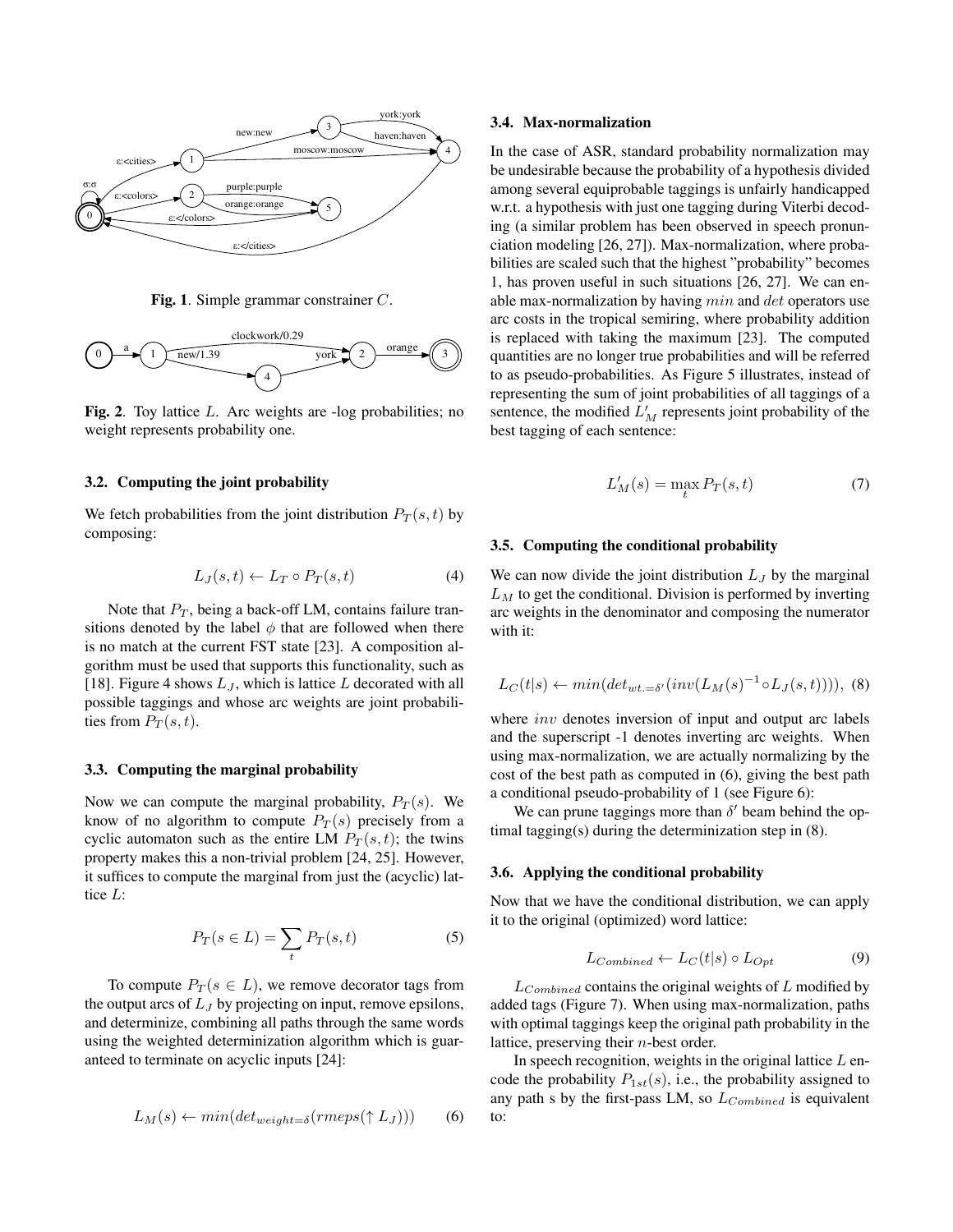

Fig. 3. Expanded lattice  $L_T$  shows all ways of tagging L.



Fig. 4.  $L_J$ , expanded lattice with the joint probabilities. For readability, arcs that have the same input and output label are displayed with only one label, e.g., "a:a" is displayed as "a".



**Fig. 5**. Marginal pseudo-probabilities over the lattice  $L'_M$ .

$$
L_{Combined} = P_T(t|s) \cdot P_{1st}(s)
$$
 (10)

 $P_{1st}(s)$  is a more efficient sentence-level model than  $P_T(s)$  because it does not contain tags. Thus we are combining a more accurate sentence-level model with our best available tagging knowledge.

### 4. EXPERIMENTAL RESULTS

In this section, we evaluate the performance of the lattice tagger in terms of accuracy and latency percentiles.

Our test set is a random sample of 12,879 voice search utterances for which the speech recognizer produced first-pass lattices (i.e., they were not rejected as noise). The utterances were anonymized and cleaned of personally identifiable information.

## 4.1. Quality measurements

For measuring quality, the lattice 1-best, 10-best, and human transcript were taken for each utterance. The truth set was constructed by annotating each sentence with the pre-existing NED model. The class tag statistics are shown below:

| Data       | # sentences | % with tags | Tags/sentence |
|------------|-------------|-------------|---------------|
| 1-best     | 12.818      | 65.9        | 1.040         |
| $10$ -best | 128.326     | 63.4        | 0.996         |
| Human      | 12.879      | 65.5        | 1.043         |

We ran the lattice tagger on each sentence and checked for agreement between each (non-decorator) word's classification and its "truth" classification. A confusion matrix was used to calculate precision  $P$ , recall  $R$ , and  $F_1$  measure as a function of true or false positives and negatives:

$$
P = \frac{|T.P.|}{|T.P. \cup F.P.|}
$$
\n(11)

$$
R = \frac{|T.P.|}{|T.P. \cup F.N.|}
$$
\n(12)

$$
F_1 = \frac{2 \cdot P \cdot R}{(P + R)}\tag{13}
$$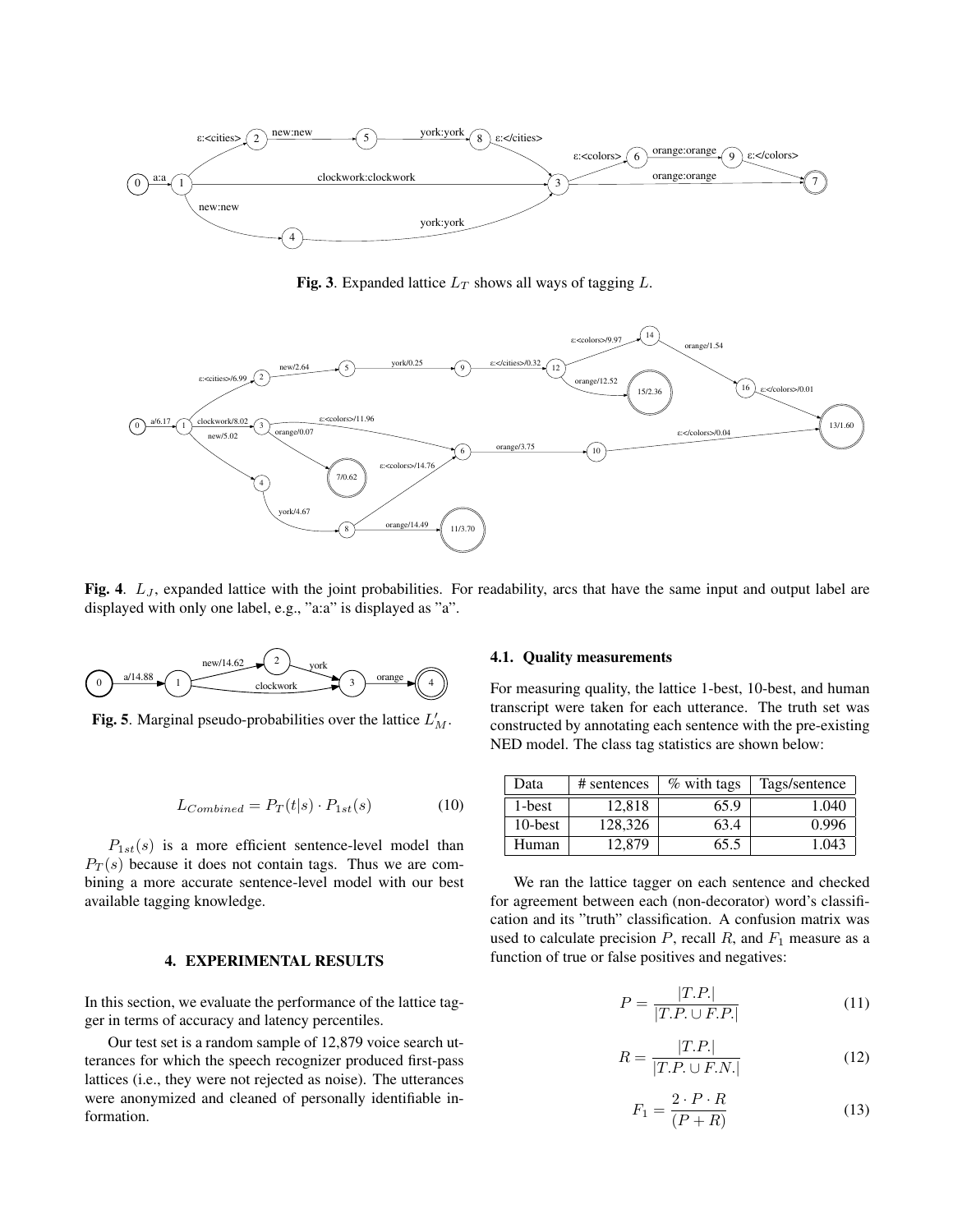

Fig. 6. Lattice  $L_C$  with conditional pseudo-probabilities. Note that the best tagging of "a new york orange" is "a  $\langle cities \rangle$  new york  $\langle /cities \rangle$   $\langle colors \rangle$  orange  $\langle /colors \rangle$ ", while the best tagging of "a clockwork orange" has no tags, as there are no movie title tags in our example constraining grammar. The best tagging of any sentence has a log cost of 0.



Fig. 7. Lattice  $L<sub>C</sub>$  with tagged sentence probabilities, projected on the input side. The best path through any word sequence has the same probability as in the original lattice.



Fig. 8. Joint distribution  $P_T$  size vs.  $F_1$  measure.

Figure 8 shows  $F_1$  numbers as a function of the joint distribution model  $P$ 's size. The constrainer  $C$  was kept at its maximum size of 6 million entities (~100MB).

The data shows that a larger, more accurate joint distribution  $P_T$  gives better precision and recall. Note that we used the relative entropy pruning method from [28] to shrink  $P_T$ . While effective for language modeling, this method is likely suboptimal for a tagging model, as not all of the relative entropy in  $P_T$  states is relevant for tagging decisions. (Exploring better ways to compress  $P_T$  is a topic of future exploration.)

In our experiments, 1-best hypotheses showed the highest agreement; we believe this is because (a) they are more similar to the kind of training data used to build the joint distribution and constraining grammar; (b) the lower-probability hypotheses in 10-best are of lower quality and less prone to annotator agreement due to contextual ambiguity. Metrics for the operating point of 100 million  $n$ -grams (2.3GB size) are:

| Data    | Precision $\lceil \% \rceil$ | Recall $[\%]$ | $F_1$ measure |
|---------|------------------------------|---------------|---------------|
| 1-best  | 88.2                         | 93.1          | 0.906         |
| 10-best | 85.5                         | 90.2          | 0.878         |
| Human   | 85.4                         |               | 0.886         |

Figure 9 shows recall numbers as a function of the size of the constrainer C (with the joint distribution  $P_T$  fixed at 100 million n-grams). We don't graph precision here because it remains virtually constant across  $C$  sizes. This is probably because a larger C offers additional tagging options, but the ranking of those options is still performed by the joint distribution  $P_T$ .

While the constrainer has a small memory footprint (100MB for 6 million entities and 13MB for 0.54 million entities), we found that reducing its size helps curtail search space and manage latency, as becomes apparent in the section below.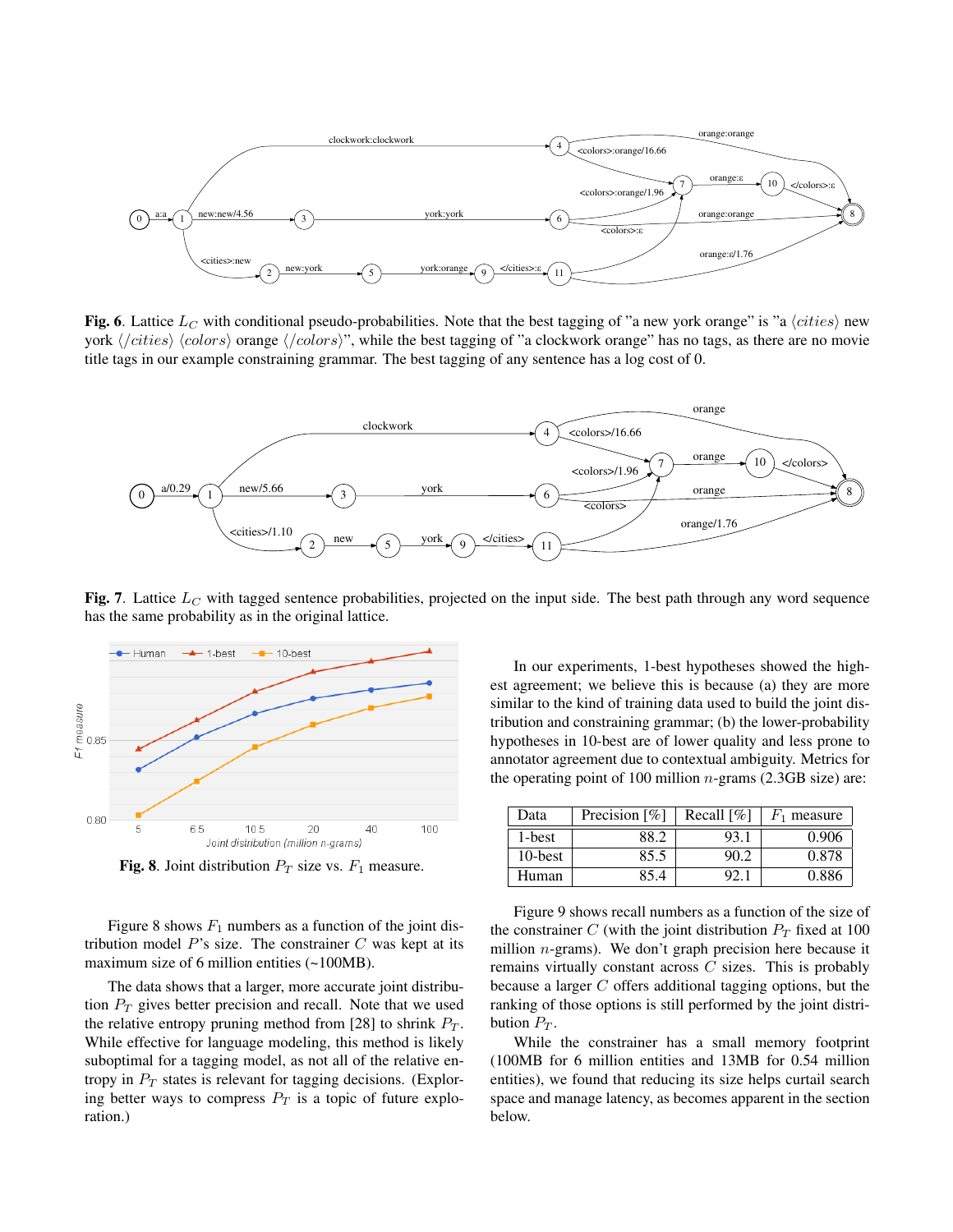





Fig. 10. Expanded lattice size vs. latency.

### 4.2. Latency measurements

Latency was measured for tagging lattices in the dataset; the benchmarking platform was an Intel Xeon E5-2690 CPU at 2.6GHz with 64GB RAM.

Figure 10 shows a linear relationship between the size (the number of states) of the expanded lattice  $L_T$  from (3) and the tagging latency. This suggests that reducing the size of  $L_T$ is key to latency reduction. We accomplished this in several ways: (a) using a pruning beam of 10 on the input lattice (paths whose total log-cost was  $\geq$ 10 behind the best path were pruned as too improbable); (b) applying a tagging beam of 5 (taggings whose total log-cost was  $\geq$ 5 behind the best tagging of the same path were pruned); and (c) adjusting the size of the constrainer  $C$  to achieve the desired latency-recall tradeoff.

Figure 11 shows the tradeoff between constrainer size and latency; note that both axes are in log scale. The graph shows that smaller constrainer sizes significantly reduce the search space and worst-case latencies at a relatively modest cost to recall (compare to Figure 9).

Figure 12 shows the latency reduction from using a smaller joint distribution,  $P_T$ , while keeping the constrainer size fixed at 6 million entities. The correlation with latency is modest when compressing the joint distribution, while the cost to precision and recall is somewhat significant (Figure 8). Therefore, our recommendation is to prefer a larger  $P_T$ and adjust the size of C to match the application, unless  $P_T$ 



Fig. 11. Constrainer  $C$  size vs. latency.



**Fig. 12.** Joint distribution  $P_T$  size vs. latency.

is compressed using a more effective method.

### 5. CONCLUSIONS

In this paper, we described an FST-based semantic tagger that distills knowledge from a larger model (or from a supervised corpus) and operates directly on word lattices. The tagger's design can be useful for ASR lattice rescoring or for providing rich annotations to lattice consumers. The tagger is particularly adapted to rescoring, as it can perform "maxnormalization" to preserve n-best order by normalizing probabilities by best tagging. Beam pruning of unlikely taggings keeps the lattice size manageable. Runtime is approximately linear in expanded lattice size, and we achieved a median latency of 2.1ms with  $F_1 = .904$  (lattice 1-best) compared with our baseline NED model by constraining the search space via lattice beam pruning and limiting the grammar constrainer size to the top 1 million entities. Directions for future work include finding a better way to compress the joint distribution model, parallelizing the algorithm, and using clustering to construct a better set of classes.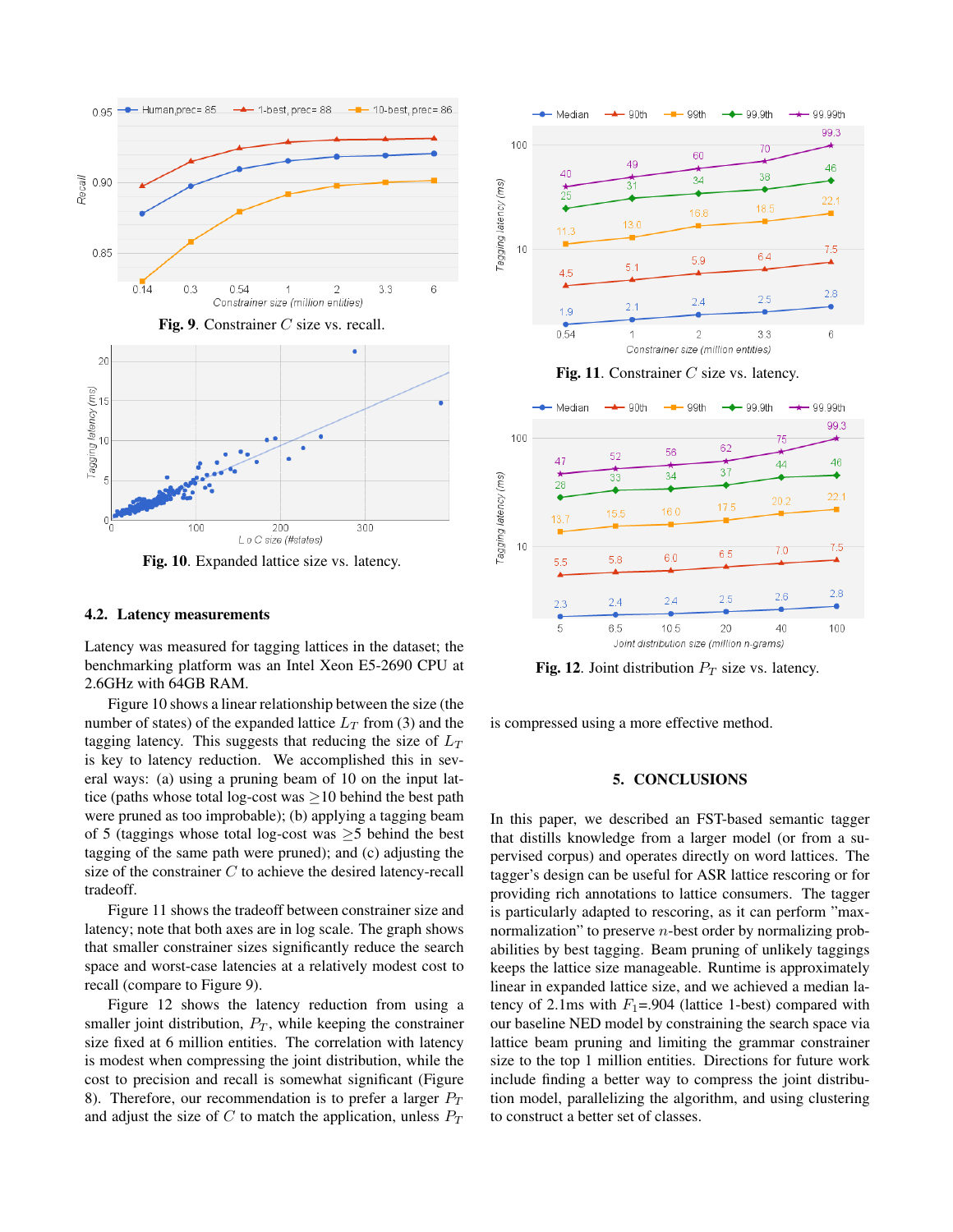# 6. ACKNOWLEDGEMENTS

The author would like to thank Michael Riley for invaluable insights discussing the described algorithm; Michael Riley and Cyril Allauzen for their help with OpenFST and Open-GRM; and Vlad Schogol for help with infrastructure while implementing semantic data annotation.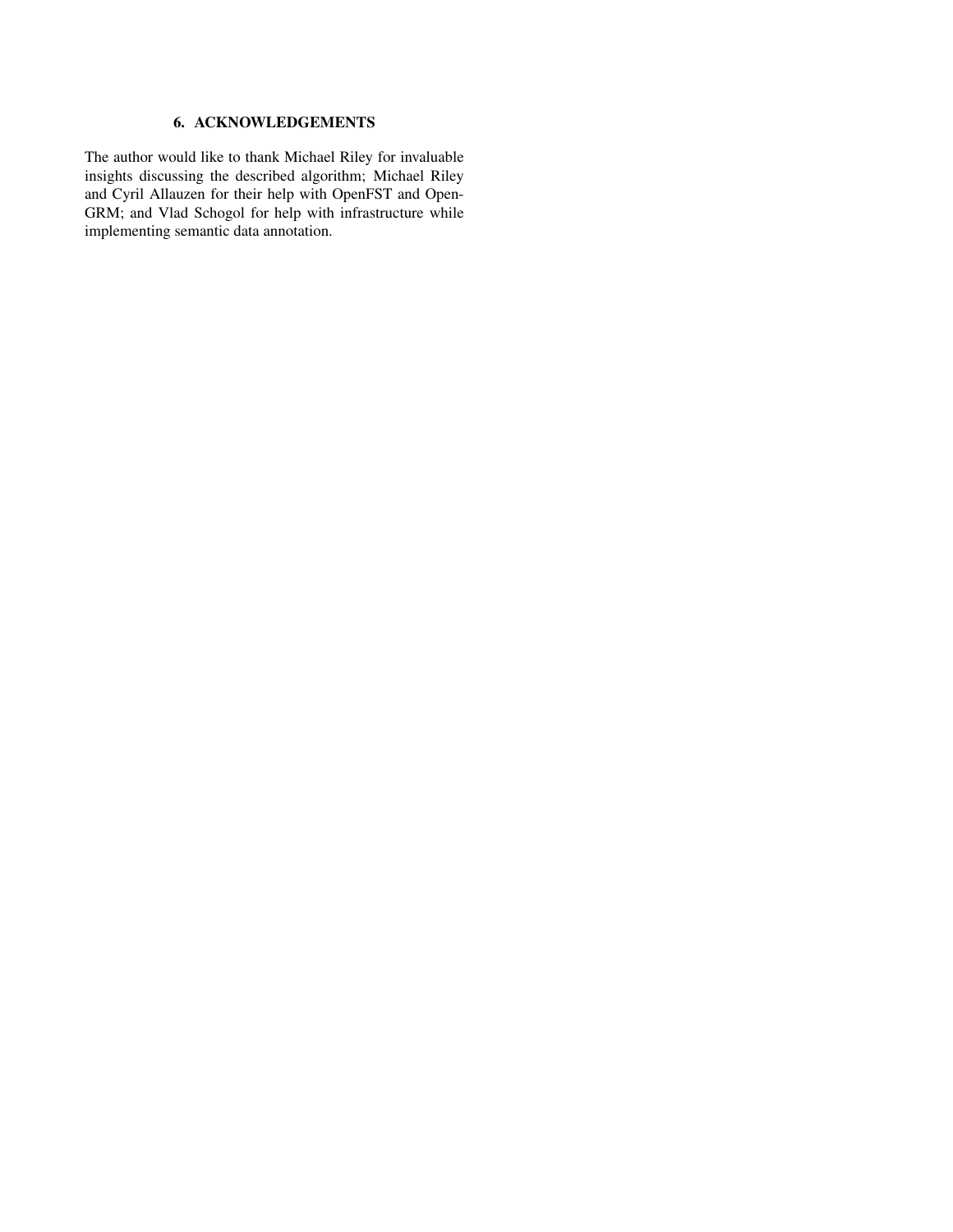## 7. REFERENCES

- [1] David Nadeau and Satoshi Sekine, "A survey of named entity recognition and classification," *Lingvisticae Investigationes*, vol. 30, no. 1, pp. 3–26, 2007.
- [2] Jonathan G Fiscus, Jerome Ajot, John S Garofolo, and George Doddingtion, "Results of the 2006 spoken term detection evaluation," in *Proc. SIGIR*. Citeseer, 2007, vol. 7, pp. 51–57.
- [3] Yushi Xu, Stephanie Seneff, Alice Li, and Joe Polifroni, "Semantic understanding by combining extended cfg parser with hmm model.," in *SLT*. Citeseer, 2010, pp. 67–72.
- [4] Silviu Cucerzan, "Large-scale named entity disambiguation based on wikipedia data.," in *EMNLP-CoNLL*, 2007, vol. 7, pp. 708–716.
- [5] Kurt Bollacker, Colin Evans, Praveen Paritosh, Tim Sturge, and Jamie Taylor, "Freebase: a collaboratively created graph database for structuring human knowledge," in *Proceedings of the 2008 ACM SIGMOD international conference on Management of data*. ACM, 2008, pp. 1247–1250.
- [6] Lev Ratinov and Dan Roth, "Design challenges and misconceptions in named entity recognition," in *Proceedings of the Thirteenth Conference on Computational Natural Language Learning*. Association for Computational Linguistics, 2009, pp. 147–155.
- [7] Alan Ritter, Sam Clark, Oren Etzioni, et al., "Named entity recognition in tweets: an experimental study," in *Proceedings of the Conference on Empirical Methods in Natural Language Processing*. Association for Computational Linguistics, 2011, pp. 1524–1534.
- [8] Kamel Nebhi, "Named entity disambiguation using freebase and syntactic parsing," in *Proceedings of the First International Conference on Linked Data for Information Extraction-Volume 1057*. CEUR-WS. org, 2013, pp. 50–55.
- [9] Sabato Marco Siniscalchi, Jinyu Li, and Chin-Hui Lee, "A study on lattice rescoring with knowledge scores for automatic speech recognition.," in *INTERSPEECH*, 2006.
- [10] Petar Aleksic, Mohammadreza Ghodsi, Assaf Michaely, Cyril Allauzen, Keith Hall, Brian Roark, David Rybach, and Pedro Moreno, "Bringing contextual information to google speech recognition," in *INTERSPEECH*. 2015, ISCA.
- [11] Dilek Hakkani-Tür, Frédéric Béchet, Giuseppe Riccardi, and Gokhan Tur, "Beyond asr 1-best: Using word

confusion networks in spoken language understanding," *Computer Speech & Language*, vol. 20, no. 4, pp. 495– 514, 2006.

- [12] Anoop Deoras, Ruhi Sarikaya, Gökhan Tür, and Dilek Z Hakkani-Tür, "Joint decoding for speech recognition and semantic tagging.," in *INTERSPEECH*, 2012, pp. 1067–1070.
- [13] John Lafferty, Andrew McCallum, and Fernando Pereira, "Conditional random fields: Probabilistic models for segmenting and labeling sequence data," in *Proceedings of the eighteenth international conference on machine learning, ICML*, 2001, vol. 1, pp. 282–289.
- [14] Andrew Ng and Michael Jordan, "On discriminative vs. generative classifiers: A comparison of logistic regression and naive bayes," *Advances in neural information processing systems*, vol. 14, pp. 841, 2002.
- [15] Zhicheng Zheng, Xiance Si, Fangtao Li, Edward Y Chang, and Xiaoyan Zhu, "Entity disambiguation with freebase," in *Proceedings of the The 2012 IEEE/WIC/ACM International Joint Conferences on Web Intelligence and Intelligent Agent Technology-Volume 01*. IEEE Computer Society, 2012, pp. 82–89.
- [16] Trevor Cohn, "Efficient inference in large conditional random fields," in *European Conference on Machine Learning*. Springer, 2006, pp. 606–613.
- [17] Ke Wu, Cyril Allauzen, Keith B Hall, Michael Riley, and Brian Roark, "Encoding linear models as weighted finite-state transducers.," in *INTERSPEECH*, 2014, pp. 1258–1262.
- [18] C. Allauzen, M. Riley, J. Schalkwyk, W. Skut, and M. Mohri, "OpenFst: A general and efficient weighted finite-state transducer library," in *Proceedings of the Ninth International Conference on Implementation and Application of Automata, (CIAA 2007)*. 2007, vol. 4783 of *Lecture Notes in Computer Science*, pp. 11–23, Springer, http://www.openfst.org.
- [19] Brian Roark, Richard Sproat, Cyril Allauzen, Michael Riley, Jeffrey Sorensen, and Terry Tai, "The opengrm open-source finite-state grammar software libraries," in *Proceedings of the ACL 2012 System Demonstrations*. Association for Computational Linguistics, 2012, pp. 61–66.
- [20] Christian Raymond, Frederic Bechet, Renato De Mori, and Geraldine Damnati, "On the use of finite state transducers for semantic interpretation," *Speech Communication*, vol. 48, no. 3, pp. 288–304, 2006.
- [21] Christophe Servan, Christian Raymond, Frédéric Béchet, and Pascal Nocéra, "Conceptual decoding from